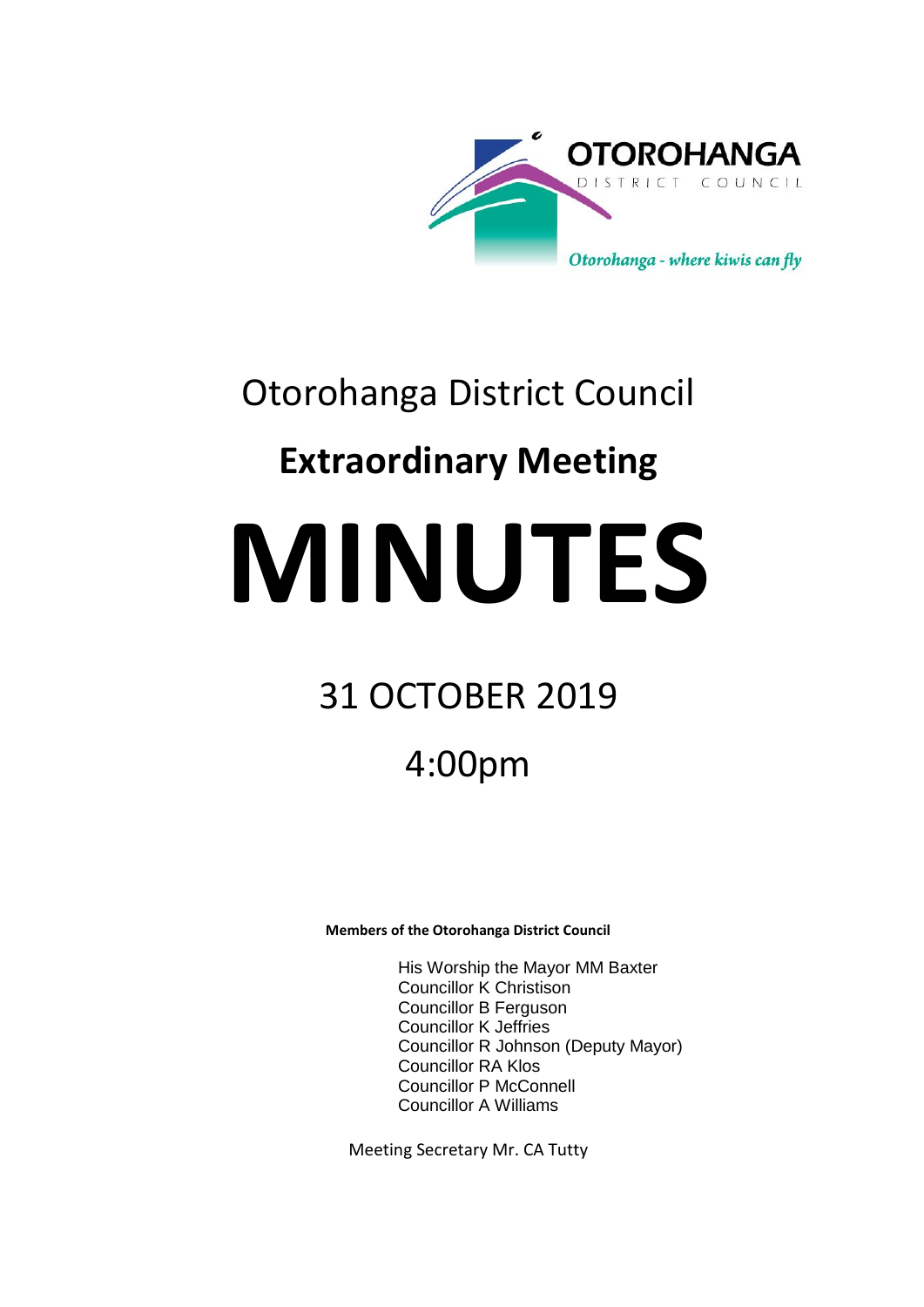### **OTOROHANGA DISTRICT COUNCIL**

**31 OCTOBER 2019**

Minutes of an extraordinary meeting of the Otorohanga District Council held in the Council Chambers, 17 Maniapoto Street, Otorohanga on Thursday 31 October 2019 commencing at 4.00pm.

**MINUTES**

**ORDER OF BUSINESS:**

**PRESENT 1**

**IN ATTENDANCE 1**

**REPORTS** 

**ITEM 5 ADOPTION OF ANNUAL REPORT FOR YEAR ENDED 30 JUNE 2019 1**